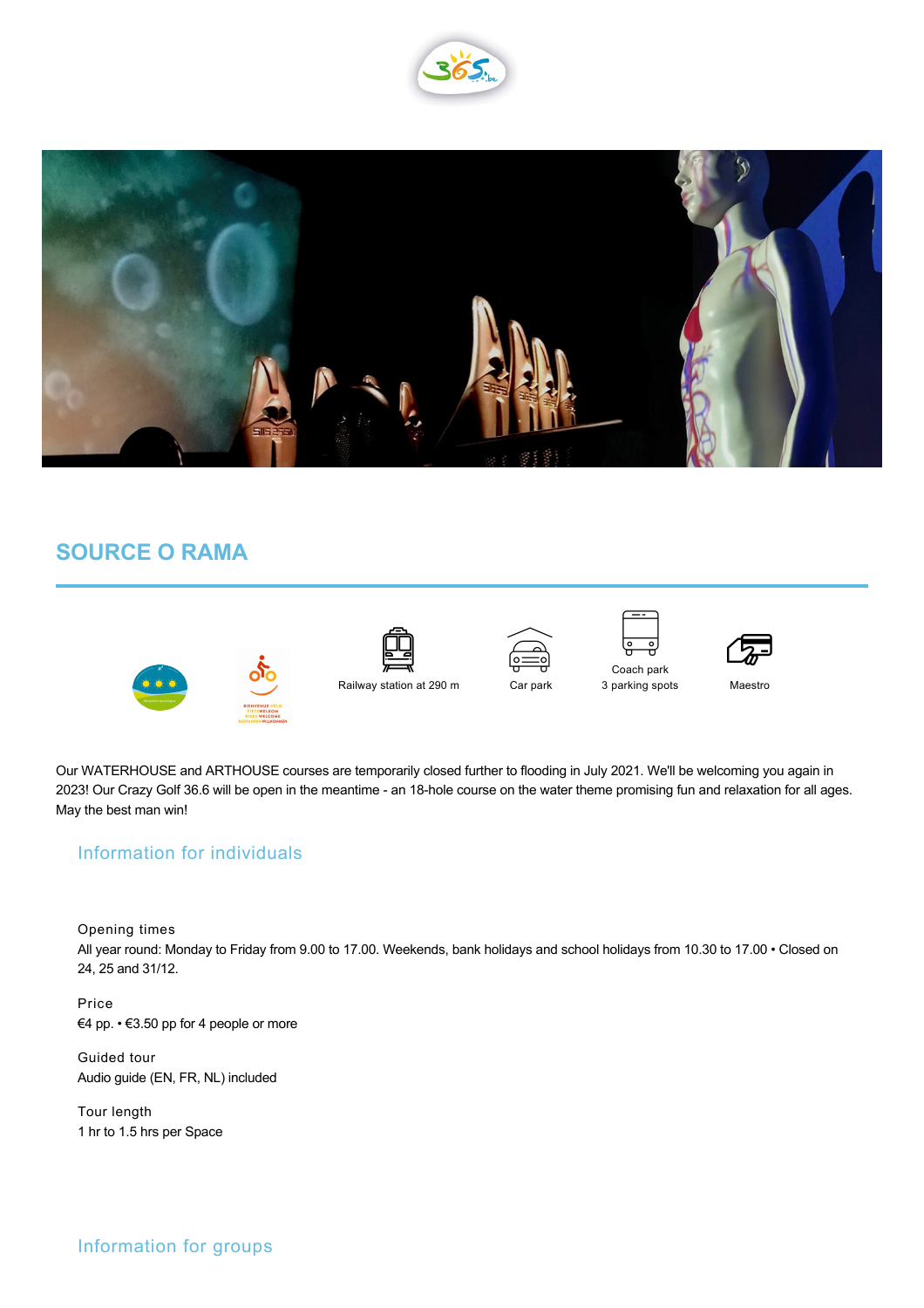Guided tour Guided tours available for min. 20 people (FR / NL) Tours of the bottling factory and water treatment plant subject to prior booking

More information Car park, playground, many walks.



Telephone 04.364.20.20

Email info@sourceorama.com





T. [04/364.20.20](tel:04/364.20.20)

Avenue des Thermes 78 bis - 4050 Chaudfontaine

[www.visitchaudfontaine.be](http://www.visitchaudfontaine.be)

 $\boxtimes$  [info@visitchaudfontaine.be](mailto:info@visitchaudfontaine.be)

**facebook** 

E25 motorway exit 39 (Chênée), follow signs to Chaudfontaine on the N61 road. By bus: Line 31, stop Casino. By train: Line 37 (Liège-Verviers-Welkenraedt) Station Chaudfontaine.